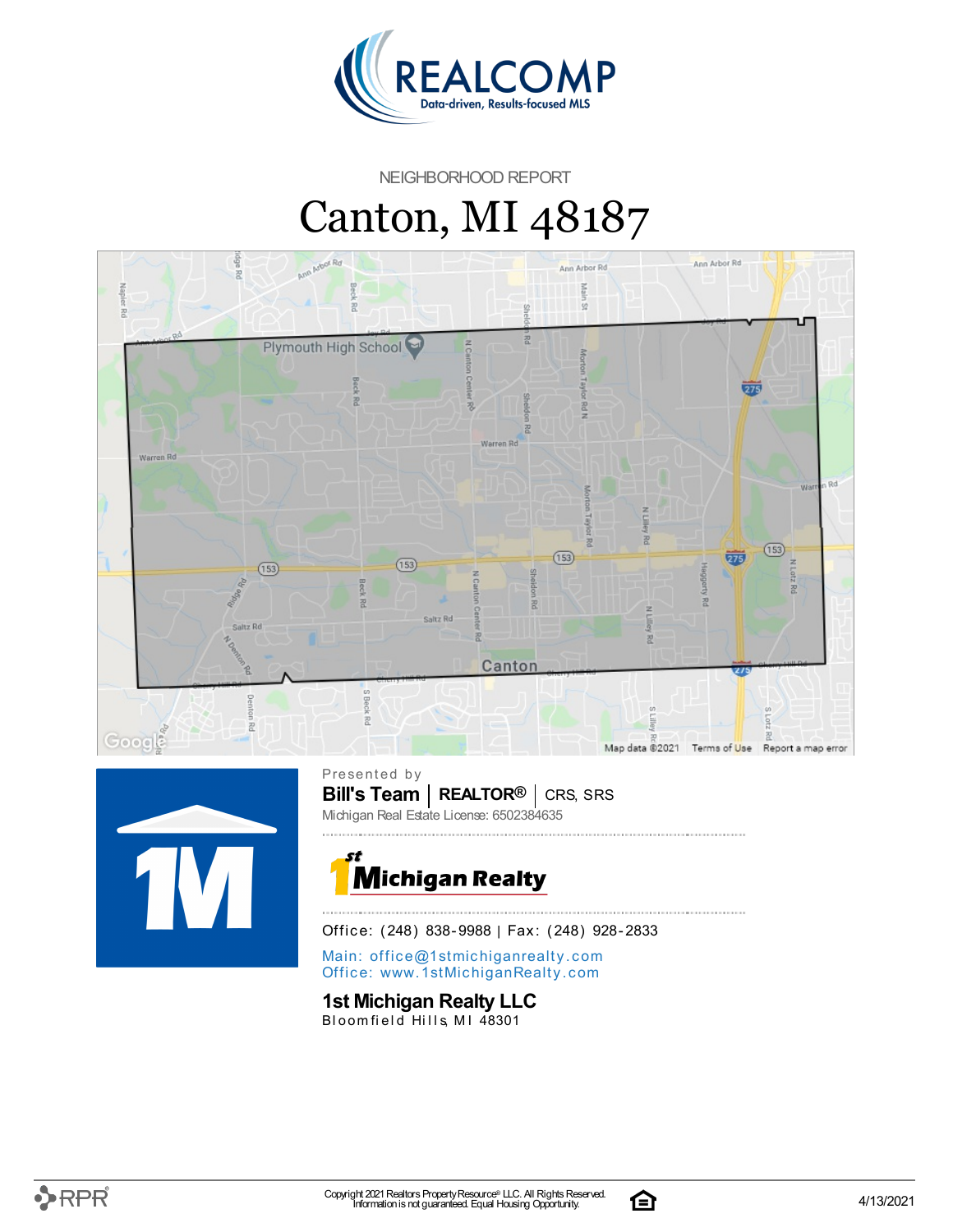

# Neighborhood: Housing Stats and Charts

|                                                         | 48187    | <b>Wayne County</b> | <b>Michigan</b> | USA     |
|---------------------------------------------------------|----------|---------------------|-----------------|---------|
| <b>Median Estimated Home Value</b>                      | \$300K   | \$179K              | \$220K          | \$260K  |
| <b>Estimated Home Value 12-Month Change</b>             | +8.6%    | $+8.4%$             | $+8.9%$         | $+6.3%$ |
| <b>Median List Price</b>                                | \$320K   | \$157K              | \$210K          | \$118K  |
| <b>List Price 1-Month Change</b>                        | $-0.2\%$ | $-0.4\%$            | $0\%$           | $-5.4%$ |
| List Price 12-Month Change                              | +4.8%    | +22.7%              | +10.6%          | +7.6%   |
| <b>Median Home Age</b>                                  | 36       | 67                  | 41              | 41      |
| Own                                                     | 71%      | 62%                 | <b>71%</b>      | 64%     |
| Rent                                                    | 29%      | 38%                 | 29%             | 36%     |
| \$ Value of All Buildings for which Permits Were Issued |          | \$365M              | \$4.58B         | \$281B  |
| % Change in Permits for All Buildings                   |          | $-17%$              | -6%             | $+1\%$  |
| % Change in \$ Value for All Buildings                  |          |                     | $0\%$           | $+3%$   |

#### Median Sales Price vs. Sales Volume

Thischart comparesthe price trend and salesvolume for homesin an area. Home pricestypically followsales volume, with a time lag, since sales activity is the driver behind price movements.

Data Source: Public recordsand listings data

Update Frequency: Monthly

Median Sales Price Public Records Median Sales Price Listings Sales Volume Public Records

Sales Volume

Listings



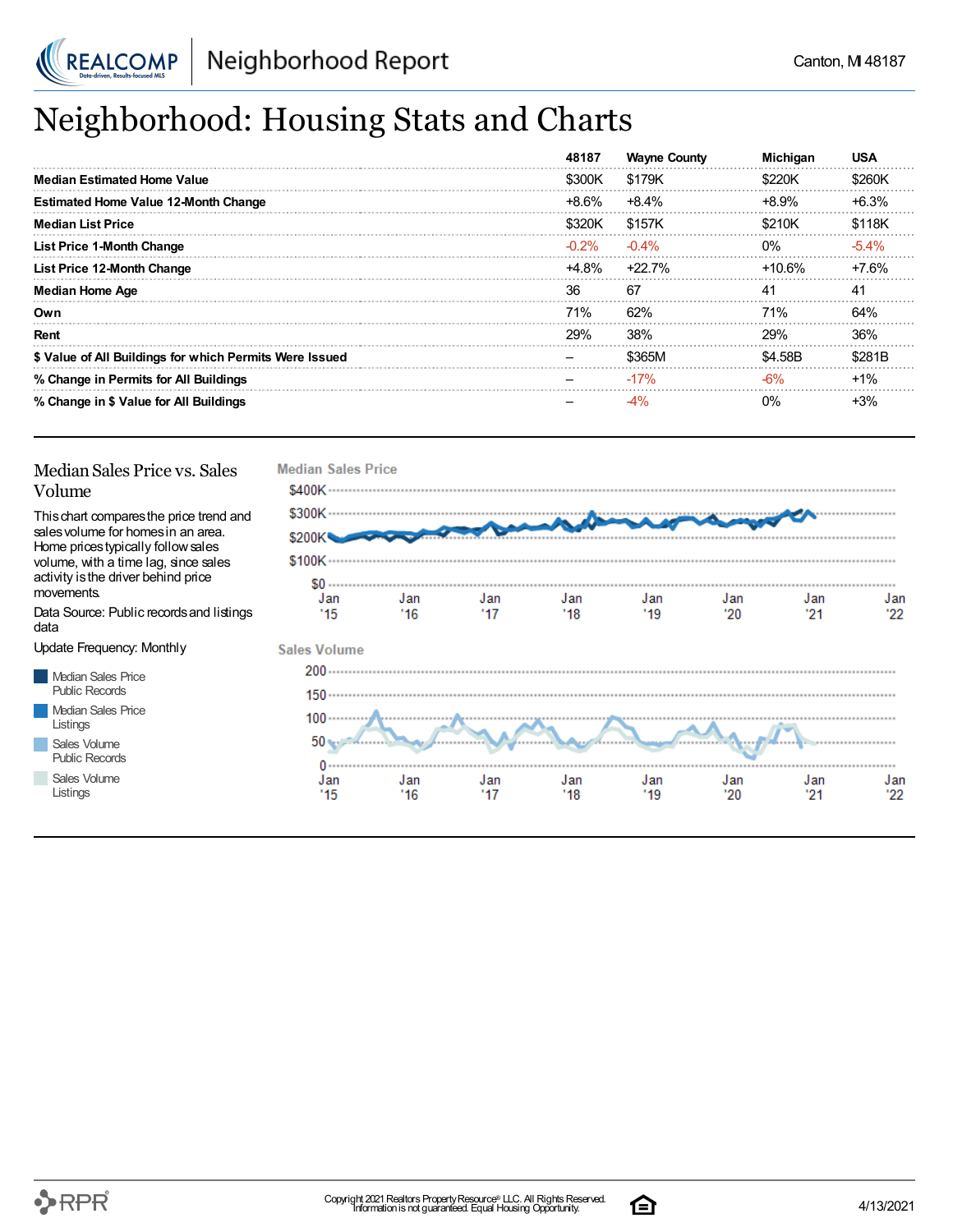

#### Median Listing Price vs. Listing Volume

Thischart comparesthe listing price and listing volume for homesin an area. Listing prices often follow listing volume, with a time lag, because supply can drive price movements.

Data Source: On- and off-market listings sources

Update Frequency: Monthly

**Median List Price** Listing Volume



#### Price Range of Homes Sold

Thischart showsthe distribution of homes reported sold in the past six monthswithin different price rangesin the area of your search. The amount shown for the subject property is sold data where available, or the property's estimated value when salesdata are unavailable (such asa non-disclosure state) or provided in range format.

Data Source: Public records data Update Frequency: Monthly

Sales Count By Price Range

#### Price per Square Foot of Homes Sold

Thischart showsthe distribution of homes reported sold in the past six monthsat different pricesper square foot (living area sourced from public records).

Data Source: Public records data

Update Frequency: Monthly

Sales Count By Price Per Sq Ft





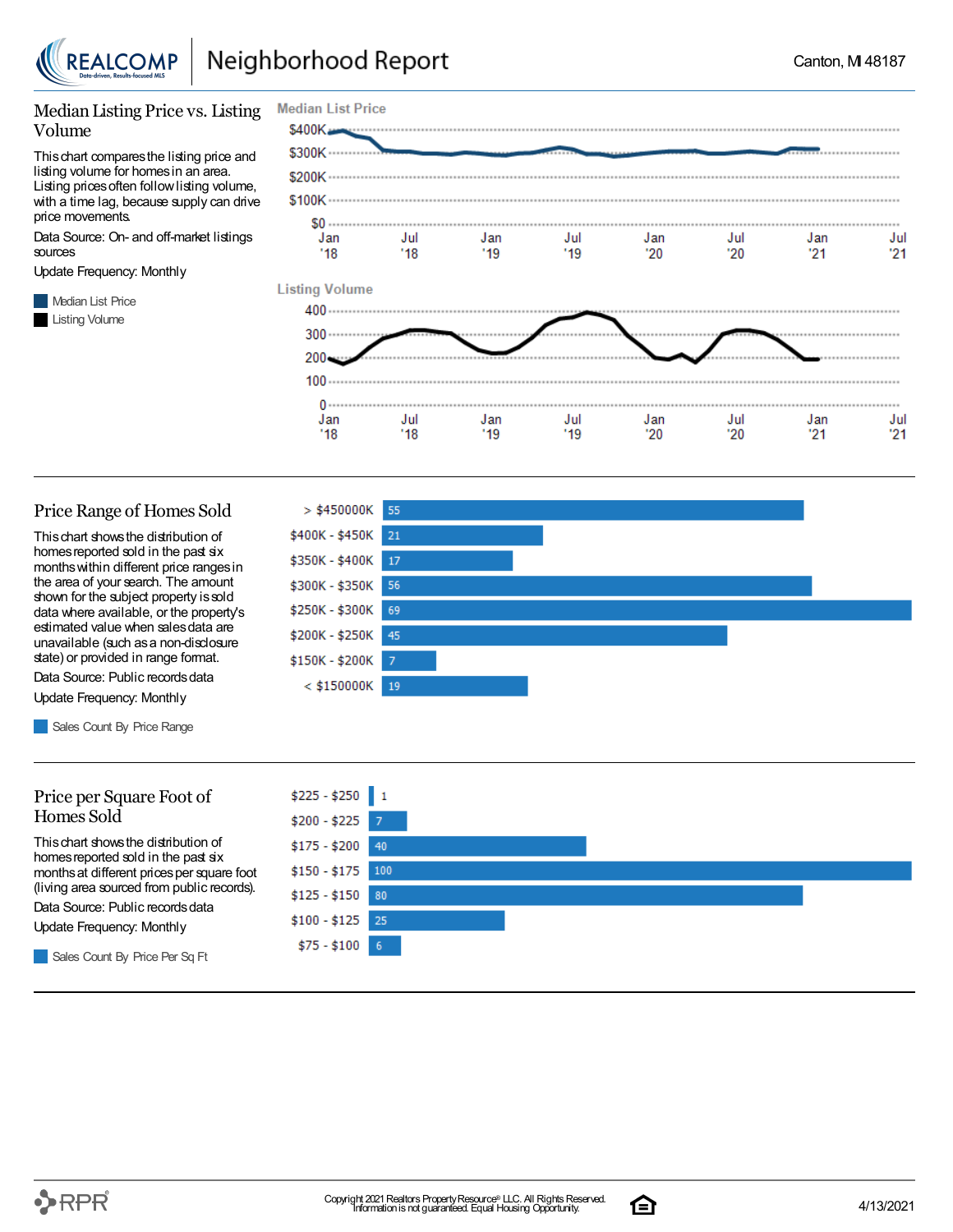

### Neighborhood Report



### Age Range of Homes Sold

Thischart showsthe distribution of homes reported sold in the past six monthsof different age rangesin the area of your search.

Data Source: Public records data Update Frequency: Monthly

Sales Count by Age of House



### Number of Bedroomsin Homes Sold

Thischart showsthe distribution of homes reported sold in the past six months, according to the number of bedrooms, in the area of your search.

Data Source: Public records data

Update Frequency: Monthly

Sales Count by Bedroom



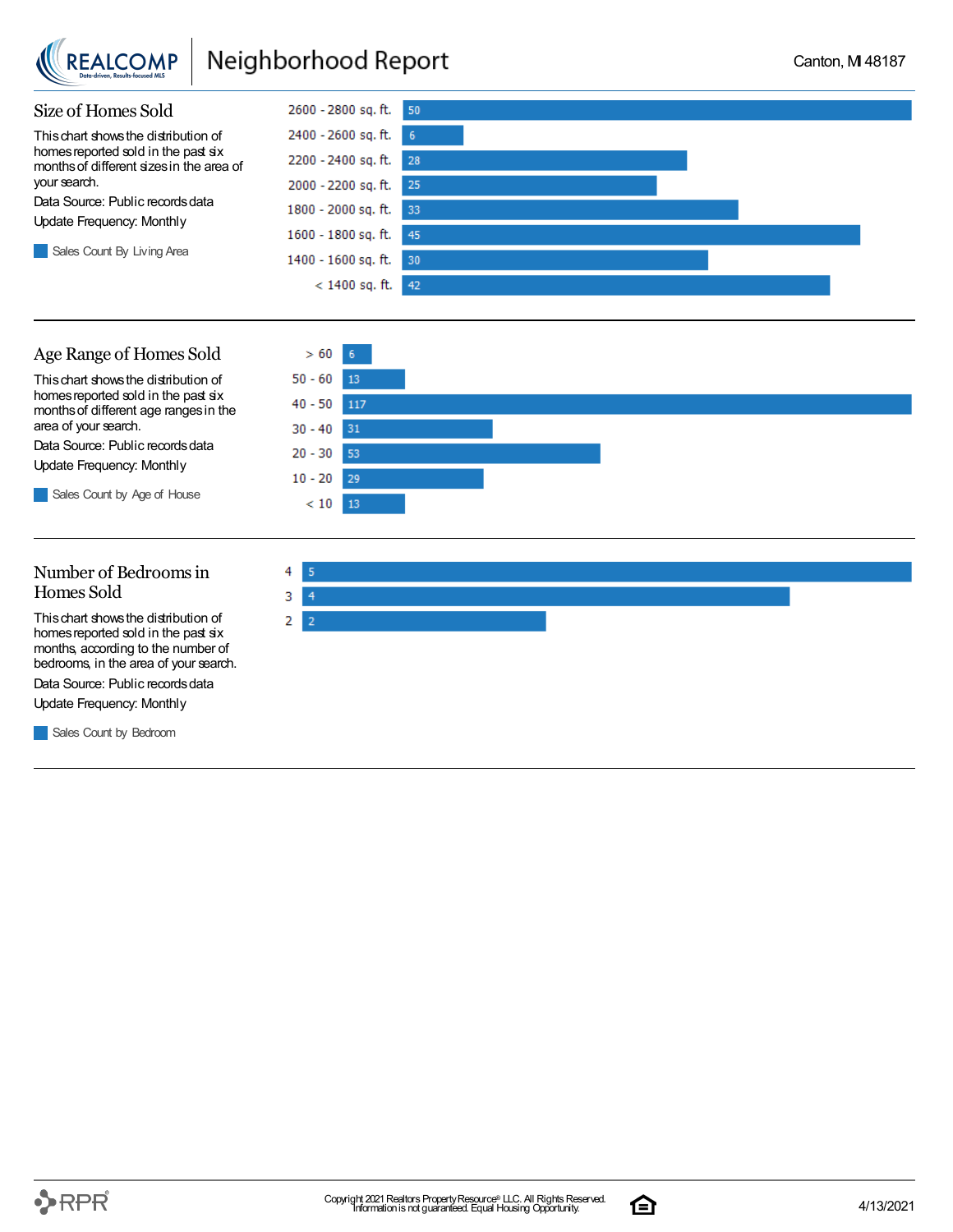

# Neighborhood: People Stats and Charts

|                                | 49.7K   | .76M   | .96M          | <b>23M</b> |
|--------------------------------|---------|--------|---------------|------------|
| tion Density per Sq Mi         | 2.75K   | 2.88K  | 76            |            |
| <b>vtion Change since 2010</b> | $+2.7%$ | $-21%$ | <u>ገ 2% ነ</u> | $+7.7%$    |
| Aae                            | 38      | 38     |               | 38         |
| Male / Female Ratio            | 50%     |        |               | 49%        |

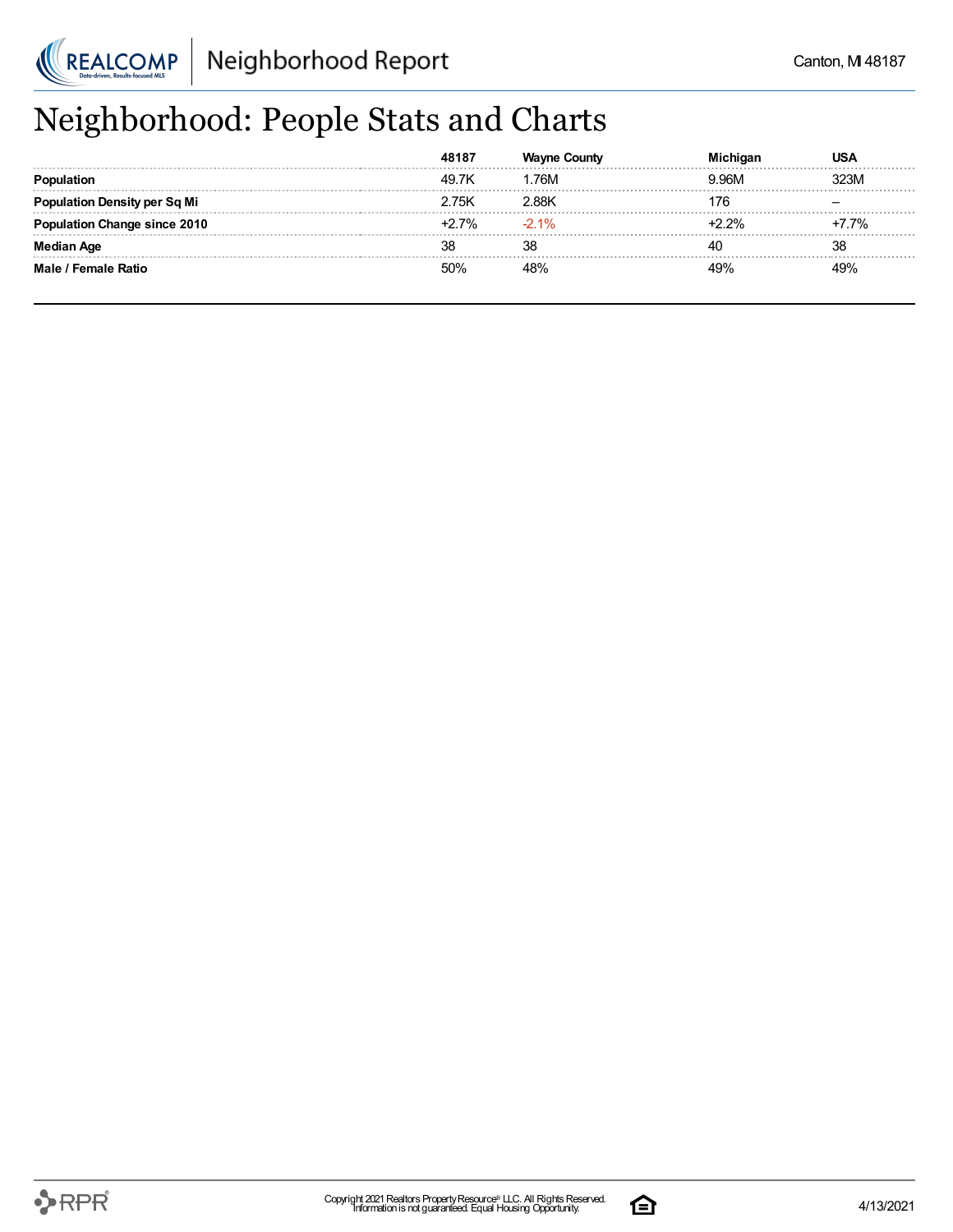



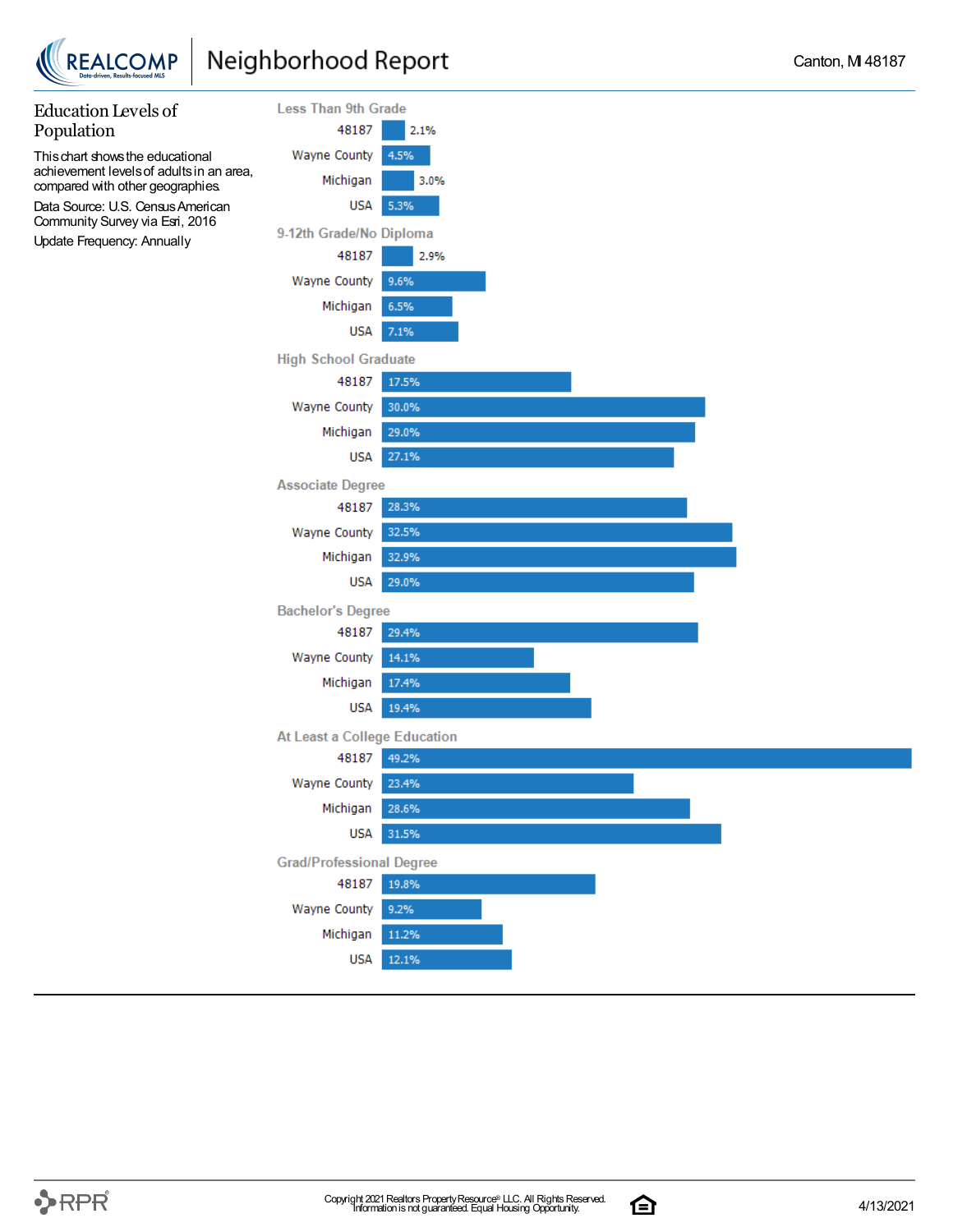

### Neighborhood Report



county voted in the 2012 presidential election. Data Source: USElectionAtlas.org

Update Frequency: Quadrennially

 $\rightarrow$ RPR $^{\circ}$ 

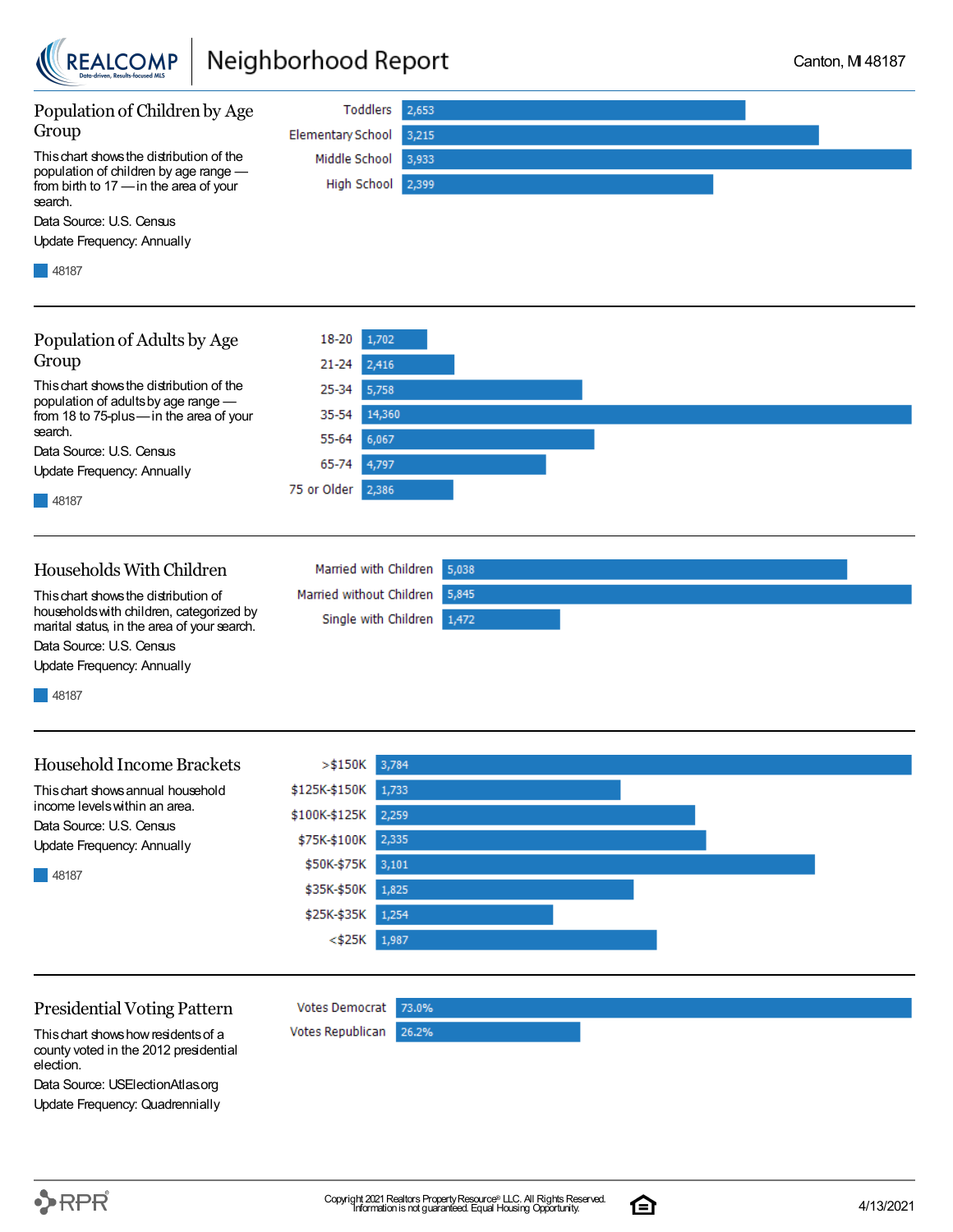

# Neighborhood: Economic Stats and Charts

|                           |          |         |        | JSA     |
|---------------------------|----------|---------|--------|---------|
| Income Per Capita         | \$38.539 | 525 97F | 336    | :32 R21 |
| <b>n Household Income</b> | 207 ،    | 45.321  | 54.938 | , 293   |
| งloyment Rate             |          | 6.7%    | 6.1%   | 6.3%    |
| Number                    |          | 51.2K   | 289K   | 10.1M   |
| Number                    |          | 714K    | '2M    | 150M    |
| Labor Force Number        |          | 765K    | 71M    | 160M    |





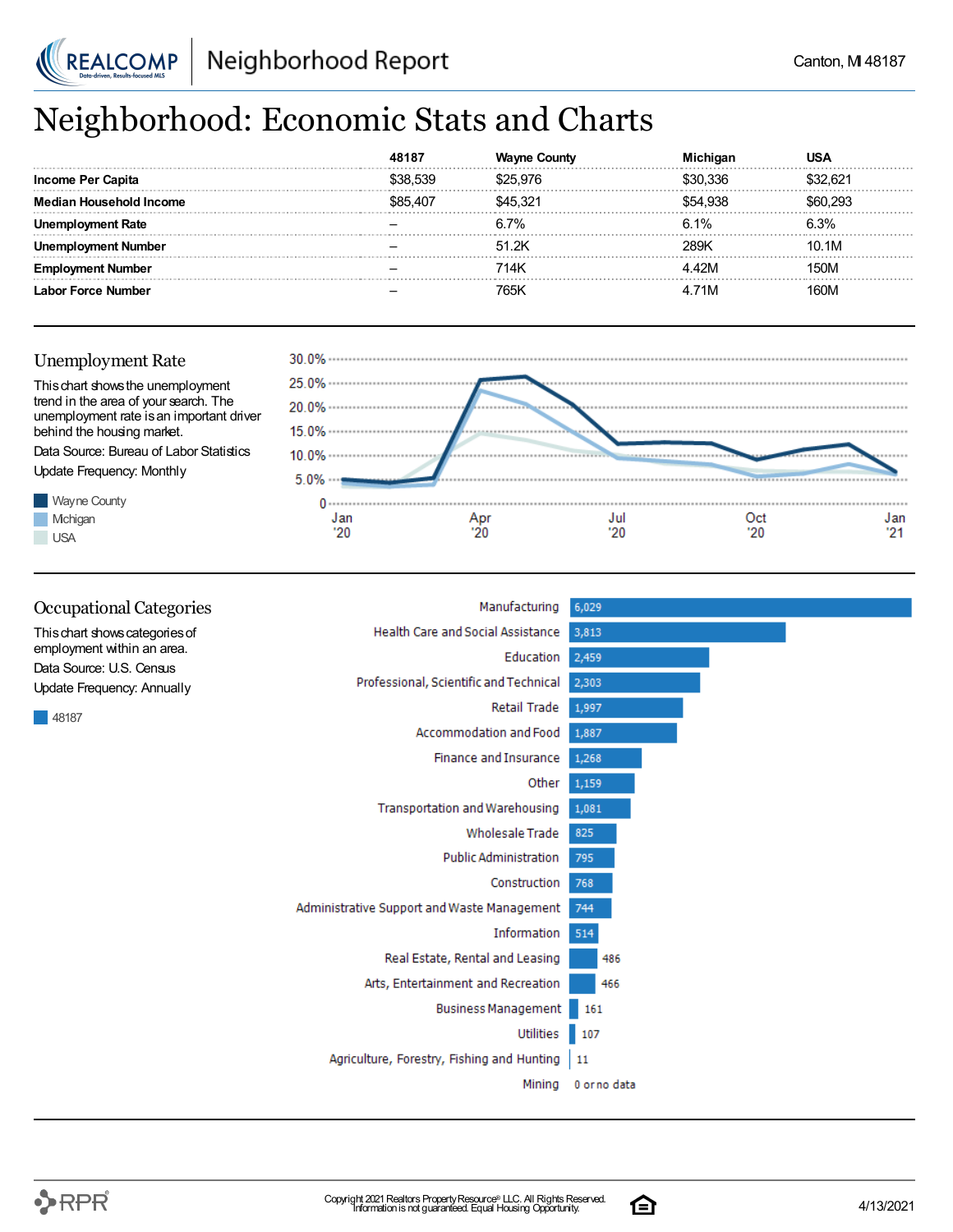

## Neighborhood: Quality of Life Stats and Charts

Quality of Life in 48187

|                                                         | 48187 | <b>Wayne County</b> |       |       |
|---------------------------------------------------------|-------|---------------------|-------|-------|
| Elevation (in feet)                                     | 1.733 | 1.731               | ∣.782 |       |
| Annual Rainfall (in inches)                             | 35.01 | 35.01               | 33.27 |       |
| Annual Snowfall (in inches)                             | 42.05 | 35.66               | 60.38 |       |
| Days of Full Sun (per year)                             | 67    | 67                  | 69    |       |
| Travel Time to Work (in minutes)                        | 27    | 25                  | 24    | דר    |
| <sup>.</sup> Qualitv - Health Violations<br>Water       |       |                     |       |       |
| <b>Water Quality - Monitoring and Report Violations</b> |       | 2.72                |       |       |
| <b>Superfund Sites</b>                                  |       |                     | 96    | 2 AN2 |
| <b>Brownfield Sites</b>                                 | Nn    | Yes                 | res   | es?   |

| <b>Average Commute Time</b>                                    | $<$ 15 Minutes 19.6% |  |
|----------------------------------------------------------------|----------------------|--|
| This chart shows average commute times                         | 15-30 Minutes 36.7%  |  |
| to work, in minutes, by percentage of an<br>area's population. | 30-45 Minutes 28.6%  |  |
| Data Source: U.S. Census                                       | 45-60 Minutes 9.2%   |  |
| Update Frequency: Annually                                     | $>1$ Hour 5.9%       |  |
|                                                                |                      |  |

48187

| How People Get to Work                                                           | Drove Alone/Carpool/Motorcycle 23,295 |       |
|----------------------------------------------------------------------------------|---------------------------------------|-------|
| This chart shows the types of                                                    | Work at Home                          | 1,008 |
| transportation that residents of the area<br>you searched use for their commute. | Walk 227                              |       |
| Data Source: U.S. Census                                                         | Public Transit 45                     |       |
| Update Frequency: Annually                                                       | Bicycle   19                          |       |
|                                                                                  |                                       |       |
|                                                                                  |                                       |       |

| <b>Average Monthly</b>                      | Avg. January Min. Temp 20 |  |  |
|---------------------------------------------|---------------------------|--|--|
| Temperature                                 | Avg. January Max. Temp 32 |  |  |
| This chart shows average temperatures in    | Avg. July Min. Temp 65    |  |  |
| the area you searched.<br>Data Source: NOAA | Avg. July Max. Temp 85    |  |  |
| Update Frequency: Annually                  |                           |  |  |

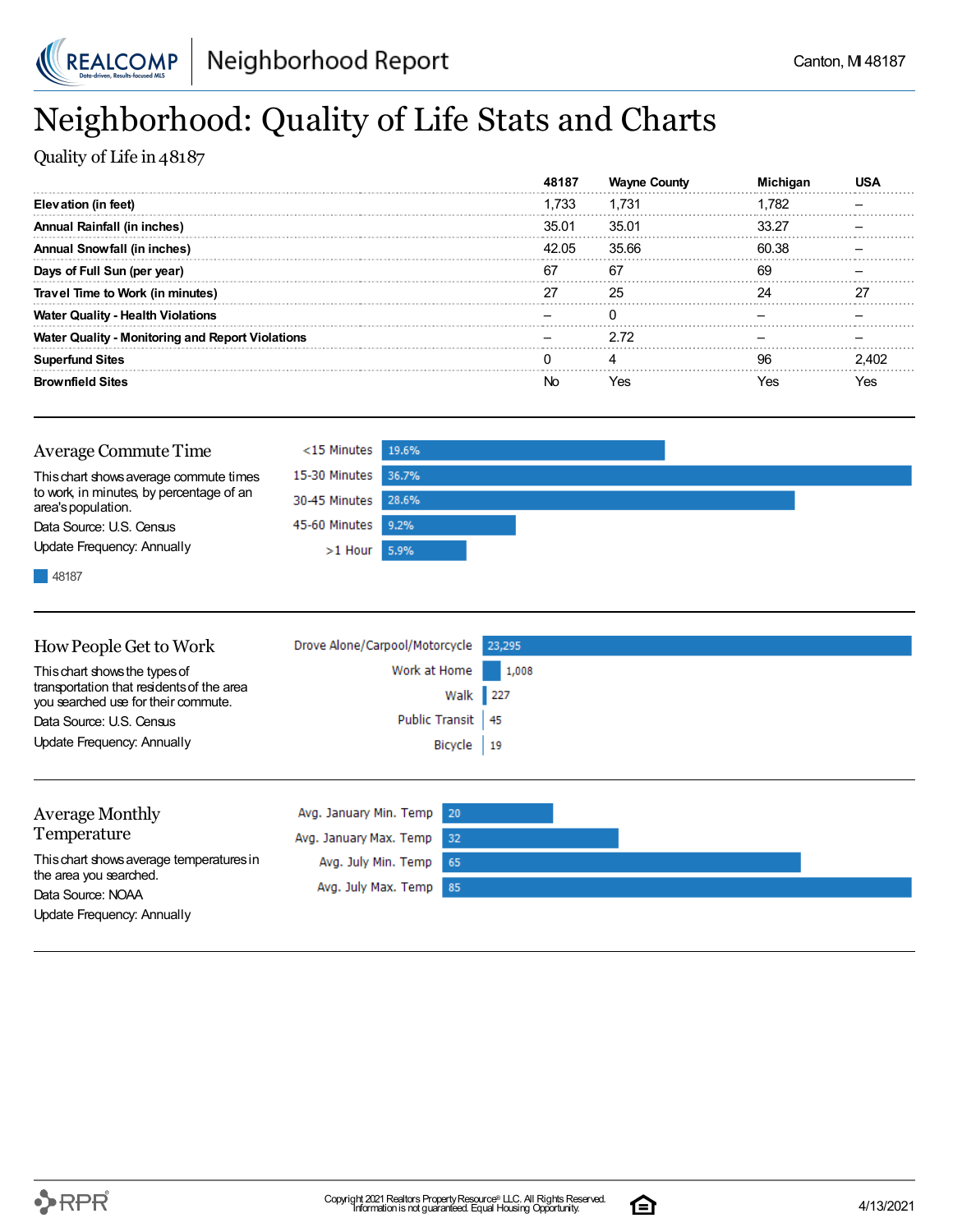

### Walkability Scores (out of 5)

This neighborhood or ZIP code is rated for walking accessto general pointsof interest, reflected in the overall score, plus amenities (such as retail stores) and leisure (such asrestaurantsand parks). Other factors considered in the scores are street types, weather, public transportation and population density.

Data Source: Maponics

Update Frequency: Quarterly